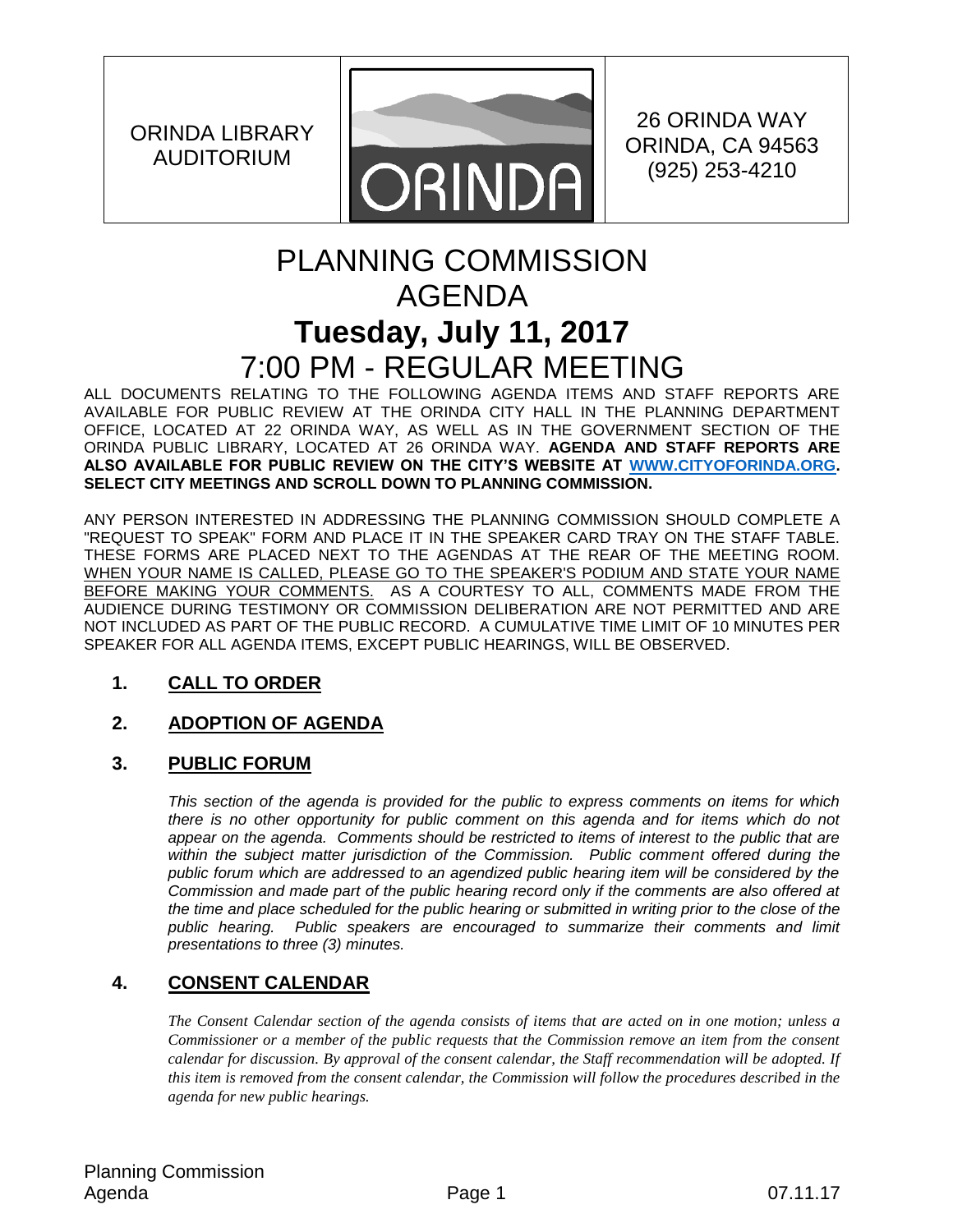- A. Adopt Draft Action Minutes of June 13, 2017
- B. Planning Commission Regular Meeting Jun 27, 2017 7:00 PM

# **5. CONTINUED PUBLIC HEARINGS**

*Following a project report by staff, interested members of the public are encouraged to comment. The project applicant will speak first and will be allocated up to ten (10) minutes to present the project, including any time he or she wishes to reserve for rebuttal. The applicant shall inform the Chair at the outset of his or her presentation of the amount of time to be allocated for rebuttal. Following the applicant's presentation, speakers in favor of the project may speak, followed by speakers in opposition to the project. Speakers are asked to summarize their comments and limit their presentations to three (3) minutes. After all other speakers make their presentations; the applicant will be allowed to present a rebuttal in the amount of time he or she requested at the outset of his or her presentation.*

#### **6. NEW PUBLIC HEARINGS**

*Following a project report by staff, interested members of the public are encouraged to comment. The project applicant will speak first and will be allocated up to ten (10) minutes to present the project, including any time he or she wishes to reserve for rebuttal. The applicant shall inform the Chair at the outset of his or her presentation of the amount of time to be allocated for rebuttal. Following the applicant's presentation, speakers in favor of the project may speak, followed by speakers in opposition to the project. Speakers are asked to summarize their comments and limit their presentations to three (3) minutes. After all other speakers make their presentations; the applicant will be allowed to present a rebuttal in the amount of time he or she requested at the outset of his or her presentation.*

A. The Planning Commission will hold a Public Hearing to review and make recommendations to the City Council on the adoption of a proposed ordinance that, Pursuant to the Control, Regulate, and Tax, Adult Use of Marijuana Act (Proposition 64), the City of Orinda proposes to (1) ban all commercial marijuana land uses within the city, and (2) ban all outdoor marijuana cultivation in all zoning districts.

| <b>PROJECT SITE:</b>       | All Properties in the City of Orinda                                                                                                                                                                                                                                                                                                                                                                                                                                                                                        |
|----------------------------|-----------------------------------------------------------------------------------------------------------------------------------------------------------------------------------------------------------------------------------------------------------------------------------------------------------------------------------------------------------------------------------------------------------------------------------------------------------------------------------------------------------------------------|
| <b>APN:</b>                | N/A                                                                                                                                                                                                                                                                                                                                                                                                                                                                                                                         |
| <b>APPLICATIONS:</b>       | N/A                                                                                                                                                                                                                                                                                                                                                                                                                                                                                                                         |
| <b>ZONING DESIGNATION:</b> | All Zoning Districts in the City of Orinda                                                                                                                                                                                                                                                                                                                                                                                                                                                                                  |
| <b>OWNER/APPLICANT:</b>    | N/A                                                                                                                                                                                                                                                                                                                                                                                                                                                                                                                         |
| <b>PROJECT PLANNER:</b>    | <b>Drummond Buckley</b>                                                                                                                                                                                                                                                                                                                                                                                                                                                                                                     |
| <b>CEQA STATUS:</b>        | The proposed code amendments are categorically<br>exempt from CEQA under CEQA Guidelines<br>Section 15305 (Minor Alterations in Land Use<br>Limitations), Section 15060(c)(2) (No Physical<br>Change), and Section 15061(b)(3) (Review for<br>Exemption, General Rule). The changes made will<br>prohibit marijuana land uses in Orinda. This will<br>result in a reduction of marijuana facilities and<br>cultivation that would be allowed under the currently<br>applicable state laws regarding marijuana land<br>uses. |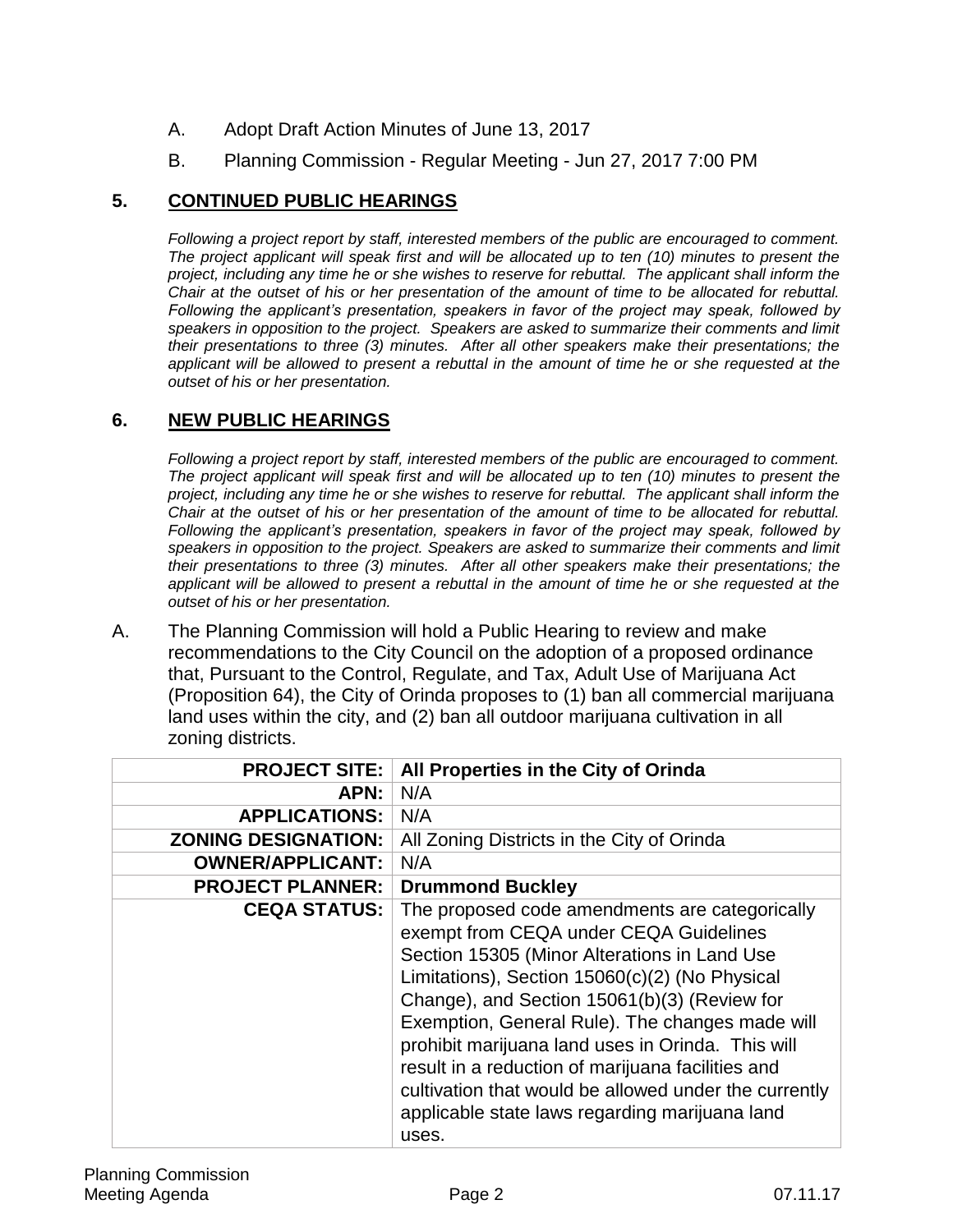| <b>STAFF RECOMMENDATION:</b> Staff recommends the Commission review the draft |
|-------------------------------------------------------------------------------|
| ordinance and approve Resolution 17-06 to                                     |
| recommend approval of this ordinance to City                                  |
| Council.                                                                      |

B. The Planning Commission will hold a public hearing, in the Auditorium at the Orinda Library, to consider Design-Review, Exception-Permit, Elevated-Deck Permit, and Tree-Removal Permit applications to construct a new 3,666 squarefeet (4,066 gross) single-family residence that will replace an existing 1,767 square feet (2,176 gross) single-family residence on a 39,879 square-foot lot located in the Ridgeline and Environmental Preservation Overlay Zone (R Overlay)

| <b>PROJECT SITE:</b>         | <b>117 Hillcrest Drive</b>                                                                                                                                                                                                                                                                                                                                                                |
|------------------------------|-------------------------------------------------------------------------------------------------------------------------------------------------------------------------------------------------------------------------------------------------------------------------------------------------------------------------------------------------------------------------------------------|
| APN:                         | 268-320-011                                                                                                                                                                                                                                                                                                                                                                               |
| <b>APPLICATIONS:</b>         | DRA-2017-011; EXC-2017-022; EDP-2017-007                                                                                                                                                                                                                                                                                                                                                  |
| <b>ZONING DESIGNATION:</b>   | <b>RL-20</b>                                                                                                                                                                                                                                                                                                                                                                              |
| <b>OWNER/APPLICANT:</b>      | Nathan & Chodon Hyun                                                                                                                                                                                                                                                                                                                                                                      |
| <b>PROJECT PLANNER:</b>      | <b>Mayank Patel</b>                                                                                                                                                                                                                                                                                                                                                                       |
| <b>CEQA STATUS:</b>          | Categorically exempt, CEQA Guidelines §15303(a)<br>- Single family residence on a property zoned for<br>residential use.                                                                                                                                                                                                                                                                  |
| <b>STAFF RECOMMENDATION:</b> | Approve Design-Review, Exception Permit, and<br>Elevated-Deck Permit applications to construct a<br>new 3,666 square-feet (4,066 gross) single-family<br>residence that will replace an existing 1,767 square<br>feet (2,176 gross) single-family residence on a<br>39,879 square-foot lot located in the Ridgeline and<br><b>Environmental Preservation Overlay Zone (R</b><br>Overlay). |

C. The Planning Commission will hold a public hearing to consider a Design Review application for a new 5,618 adjusted square-foot single-family residence and 781 square foot pool house, Elevated Deck Permit for proposed 656 square-foot elevated deck, and Tree Removal Permit for the removal of one 12" diameter valley oak.

| <b>PROJECT SITE:</b>         | <b>40 Valley View Road</b>                           |
|------------------------------|------------------------------------------------------|
| APN:                         | 261-160-014                                          |
| <b>APPLICATIONS:</b>         | Design Review Permit (DRA-2017-009)                  |
|                              | Elevated Deck Permit (EDP-2017-006)                  |
|                              | Tree Removal Permit (TRP-2017-010)                   |
| <b>ZONING DESIGNATION:</b>   | RL-40 - Residential Low Density, min. lot 40,000 sf  |
| <b>OWNER/APPLICANT:</b>      | Steve and Betsy Baus/Swatt Miers Architects          |
| <b>PROJECT PLANNER:</b>      | Derek Farmer, Senior Planner                         |
| <b>CEQA STATUS:</b>          | Categorically Exempt, CEQA Guidelines Sec. 15303(a)  |
|                              | - One single-family residence in a residential zone. |
| <b>STAFF RECOMMENDATION:</b> | Adopt the Statement of Official Action approving the |